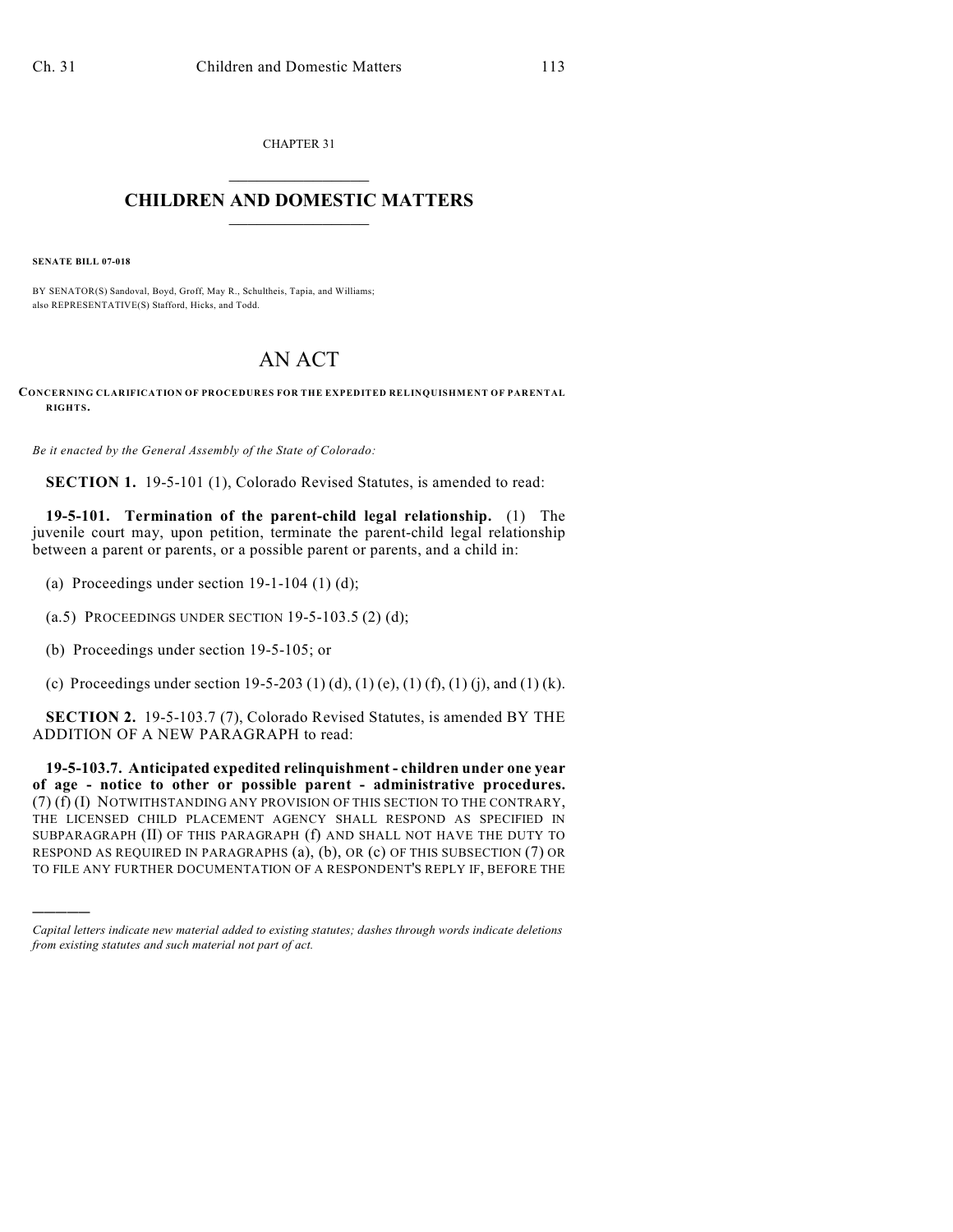RESPONDENT REPLIES TO THE NOTICE AS DESCRIBED IN PARAGRAPH (a), (b), OR (c) OF THIS SUBSECTION (7), ALL OF THE FOLLOWING HAVE OCCURRED:

(A) THE RELINQUISHMENT PETITION HAS BEEN FILED WITH THE COURT;

(B) AT LEAST TWENTY DAYS HAVE PASSED SINCE THE NOTICE WAS PROVIDED; AND

(C) THE LICENSED CHILD PLACEMENT AGENCY HAS FILED THE AFFIDAVIT OF ADMINISTRATIVE NOTICE DESCRIBED IN SUBSECTION (8) OF THIS SECTION WITH THE COURT.

(II) IF THE REQUIREMENTS SPECIFIED IN SUBPARAGRAPH (I) OF THIS PARAGRAPH (f) HAVE BEEN MET BEFORE THE RESPONDENT REPLIES TO THE NOTICE AS DESCRIBED IN PARAGRAPH (a), (b), OR (c) OF THIS SUBSECTION (7), THE LICENSED CHILD PLACEMENT AGENCY SHALL PROVIDE THE RESPONDENT, TO THE EXTENT OF THE AGENCY'S KNOWLEDGE, WITH THE FOLLOWING INFORMATION:

(A) VERIFICATION THAT THE PETITIONS AND AFFIDAVIT HAVE BEEN FILED;

(B) THE COURT IN WHICH THE CASE WAS FILED;

(C) THE CASE NUMBER; AND

(D) WHETHER THE COURT HAS ORDERED THE TERMINATION OF THE RESPONDENT'S PARENTAL RIGHTS.

**SECTION 3.** 19-5-103.7 (3) (a) (II), Colorado Revised Statutes, is amended to read:

**19-5-103.7. Anticipated expedited relinquishment - children under one year of age - notice to other or possible parent - administrative procedures.** (3) (a) Notice to the other birth parent or possible birth parent given pursuant to this section shall be provided:

(II) In person, delivered:

(A) IN A MANNER APPROPRIATE UNDER THE COLORADO RULES OF JUVENILE PROCEDURE FOR THE SERVICE OF PROCESS; OR

(B) By an employee or a representative of the licensed child placement agency assisting the relinquishing parent, with a requirement that the other birth parent or possible birth parent sign a statement acknowledging receipt of the notice; or

**SECTION 4.** 19-5-103.5 (2) (a) and (2) (d) (II), Colorado Revised Statutes, are amended to read:

**19-5-103.5. Expedited relinquishment procedure - children under one year of age - other birth parents - notice - termination.** (2) (a) Notwithstanding the provisions of section 19-5-105 to the contrary, in those cases in which a parent seeks to relinquish his or her parent-child legal relationship with a child pursuant